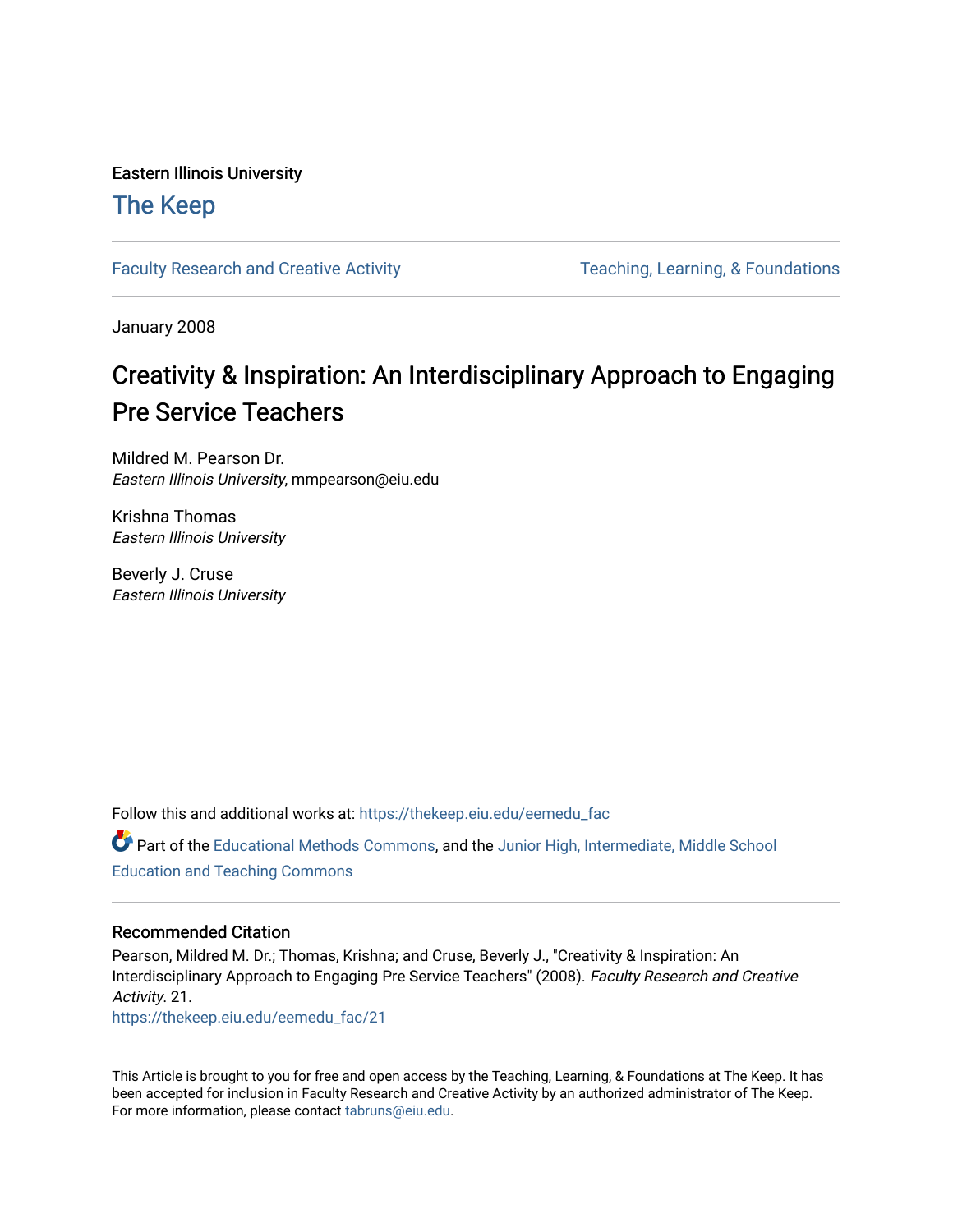# **Creativity & Inspiration: An Interdisciplinary Approach to Engaging Pre Service Teachers**

The instructor's focus in the class, Social and Emotional Development in Middle Level Curriculum, was to provide the instructional foundation and foster planning for social, emotional, intellectual, and physical growth in middle level adolescents, providing classroom management strategies appropriate for this age-group. Practicum block experience was taken along with this class. This course was designed to provide a psychological basis for working with middle level studenrs.

The desired outcomes of the class were to:

- Develop lifelong learning practices in students, including self-evaluation skills.
- Demonstrate/ exhibit compassion and sensitivity to students of all cultures.
- Demonstrate knowledge of facts and an understanding of fundamental principles, ideas and relationship among various knowledge domains.
- Demonstrate knowledge of past and present developments, issues, research, and social influences in the field of education.

#### **Theoretical Framework for Using Technology**

In expanding our concept of scholarship, Boyer's seminal *Scholarship Reconsidcred: Priorities of the Professiorate* (1990) illustrates a model for scholarship encompassing four basic areas: discovery, integration, application and teaching. Pat Hutchings and Lee Shulman (1999) argue that not only does scholarship dictate an attitude of inquiry, but that it requires making one's research public so that colleagues can review it according to accepted standards for critique and for building upon. In this sense, scholarship, for both the instructor and the student, is a process of active discovery where teaching is a vehicle of instruction.

At the same time, Laura Richlin (2006) states that "Scholarly teaching and the Scholarship of Teaching and Learning (SoTL) are closely interrelated, but they differ in both their intent and product. Because both are vital to the life of the academy, it is necessary to clarify and operationalize each of them."

In the class, active learning became an integral part of the learning environment due to the variety of majors. In addition, because of this diversity, students engaged in collaborative learning. The use of emerging technologies allowed hands-on training and skills transfer, while providing an interactive forum for discussion about problems adolescents face in middle schools. The procedures outlined below will enable students to view issues and problems through other students' lenses, a blurring of disciplinary lines.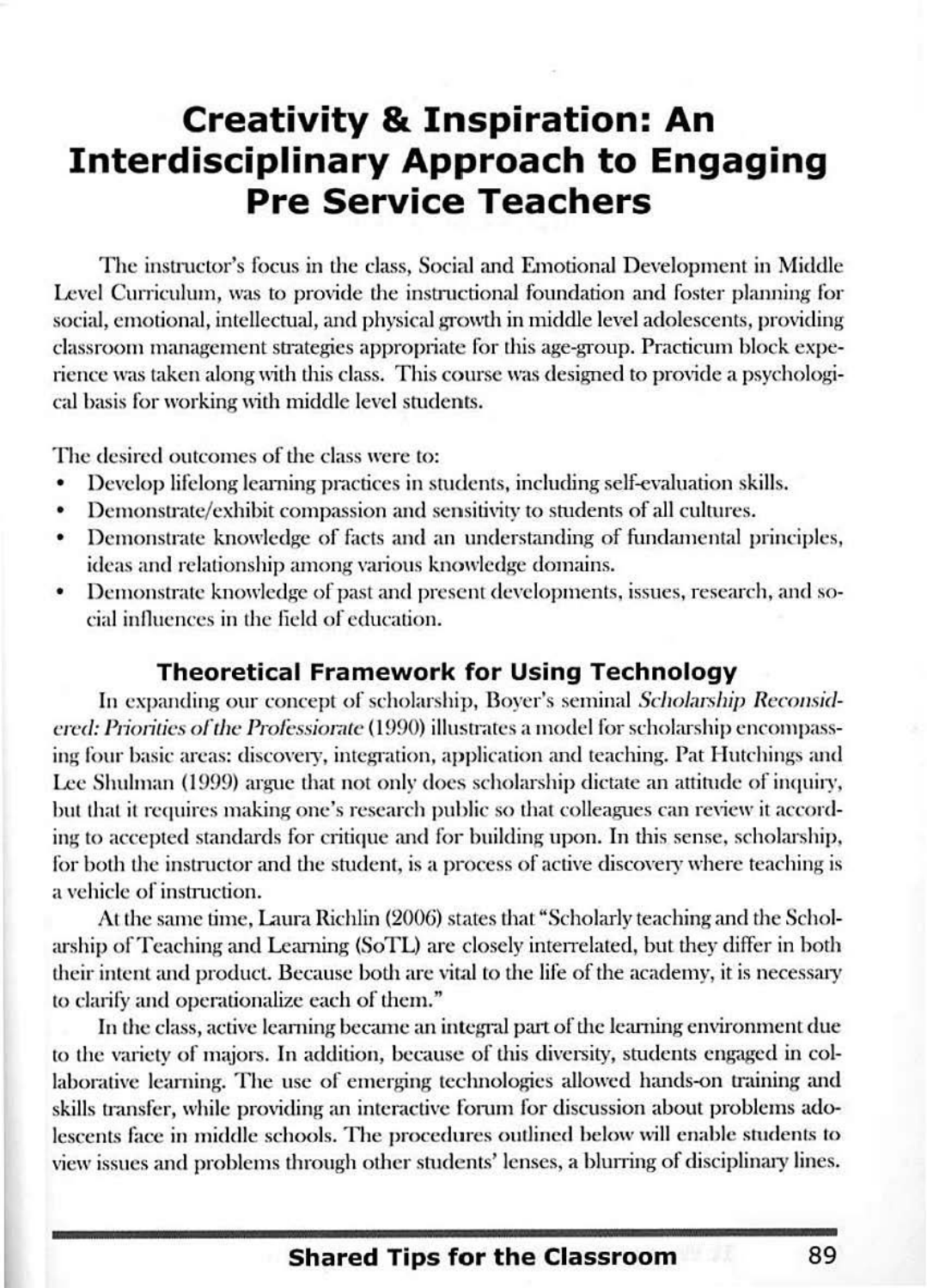Believing that each student is a clean slate, rather than assuming that they have the same body of knowledge, the instructor incorporated different learning styles and varied modalities.

### **Outline of Activity**

The use of emerging technologies in conjunction with the class syllabus and rubrics is outlined below:

- 1. Article Reviews: Students are to read two articles on problems adolescents face, and write a review of each article and submit written reviews to the online article File Star database. Each review consists of (1) article summary, (2) prior knowledge of issue,  $(3)$  connections to classroom discussion, and  $(4)$  general overall critique/reflection of the article.
- 2. Problem Paper: Students are required to research a problem adolescents face, with prior approval from the instructor. The students then develop a problem paper and 10-15 minute PowerPoint presentation. The presentations will be video-recorded, compiled onto a DVD and distributed to all students.
- **3. Partner Advisory Unit:** Students are partnered and required to develop a plan for ten lessons in a two week unit. The Partner Advisory Unit is also video-recorded. After an introductory training session on iMovie, the students edit their videos and compile their presentations onto a DVD which is distributed to the class.

### **Effectiveness of using Technology in this context**

#### 1. Article Reviews

The students' prior knowledge enabled them to make connections throughout their literature reviews. The online database of article reviews requires special programming language (code for italicize, bold and underline), indirectly teaching students how to format papers according to APA  $5<sup>th</sup>$  Edition style.

Along with this class, students are required to undergo practicum experience, going into local schools for four weeks to observe middle-school students. While they were researching problems adolescents face, and discussing their peers' presentations, the students were able to make connections, alluding to Boyer's first basic area, that of discovery.

The students began to sound like graduate students, using research terminology and even in some cases, correctly identifying disorders, and problems with their own students, making connections through research, practical application and discovery.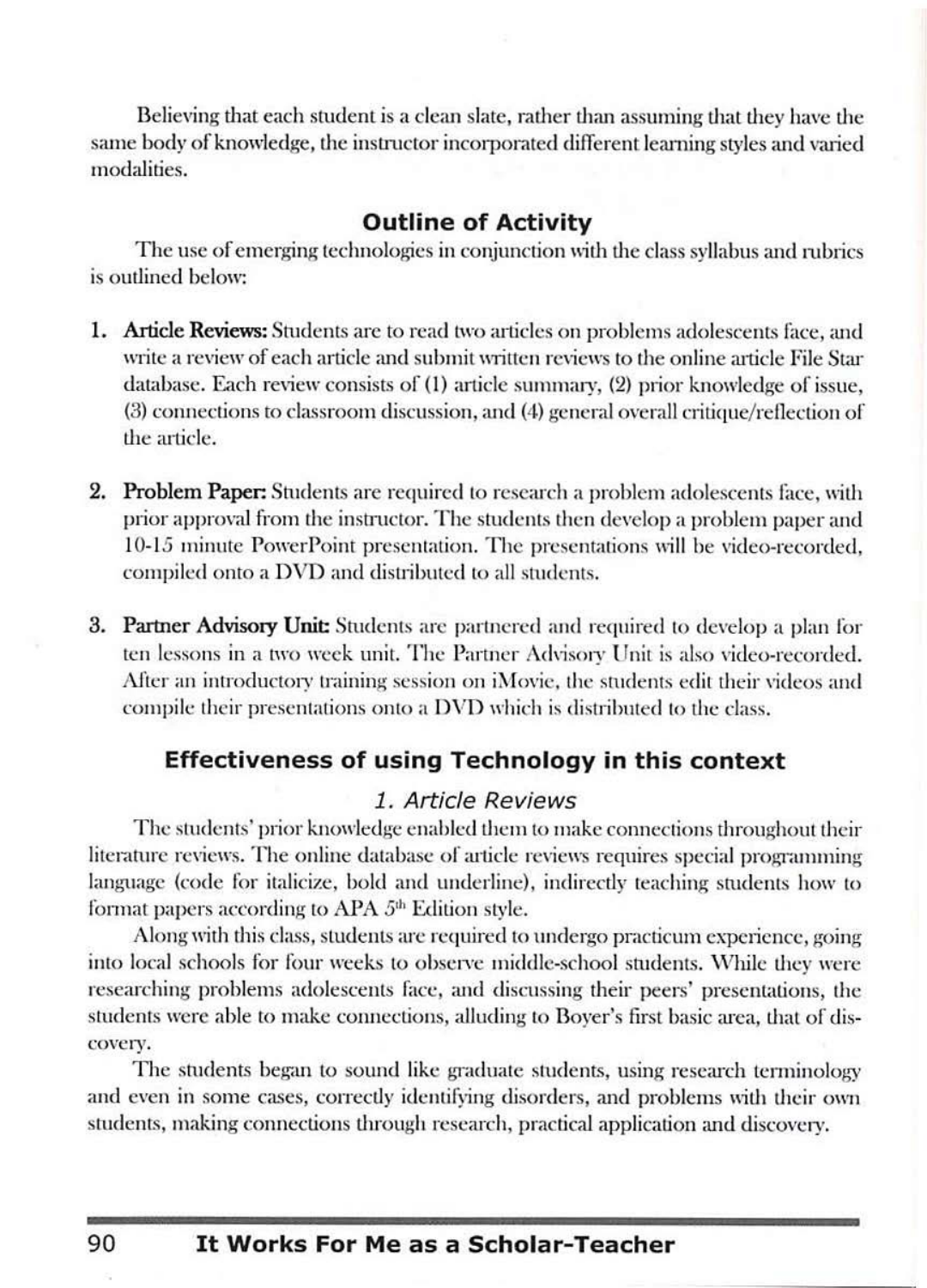#### 2. iMovie for Student Presentations and Partner Advisory Unit

First, it was necessary to teach the students the software program (iMovie). Providing them with this foundation allowed the students to progress creatively and to think critically.

The DVDs provided documentation of their research, a validation of their work. First, these presentations allowed students to judge themselves objectively and note their presentation weaknesses. These activities additionally enabled pre-service teachers to start expanding their own knowledge base by providing research and resources that they can use in their own classrooms. Here, learning beyond the textbook became evident. Recorded student presentations both verified and validated rubric scores, allowing students to evaluate and compare presentations. Finally, having the ability to record a presentation allowed the instructor and students alike to concentrate on the presented material, instead of taking notes.

The iMovie hands-on training allowed the students to move enthusiastically beyond the textbook, whereas the traditional textbook and lecture process limits creativity and curiosity. The students created video clips as teaching instruments for the classroom, which integrated well with their presentations. These students had a passion for their topics, discovered a purpose, and developed a plan, positioning themselves for success.

## **Tips for Each Activity**

#### **Literature Reviews**

- 1. Have an online database for article reviews.
- 2. Provide an example of a good article review.
- 3. Be clear in directions for online data basing.
- 4. Provide students with language (coding).

### Recording Presentations: Problem Paper and Partner Advisory Unit

- 1. Provide a rubric and necessary examples.
- 2. Ensure a power supply for recording presentations.
- 3. Have a tripod for stability and quality.
- 4. Be familiar with media and equipment.
- 5. Reinforce presentation time limit.
- 6. Ask for a volunteer to record presentations.
- 7. Make sure that the room is conducive to recording.
- 8. Record one student presentation per disc/tape.

#### Making an iMovie and Preparing DVDs

- 1. Determine where and when students can train.
- 2. Make sure computers have adequate memory as well as DVD burning ability.